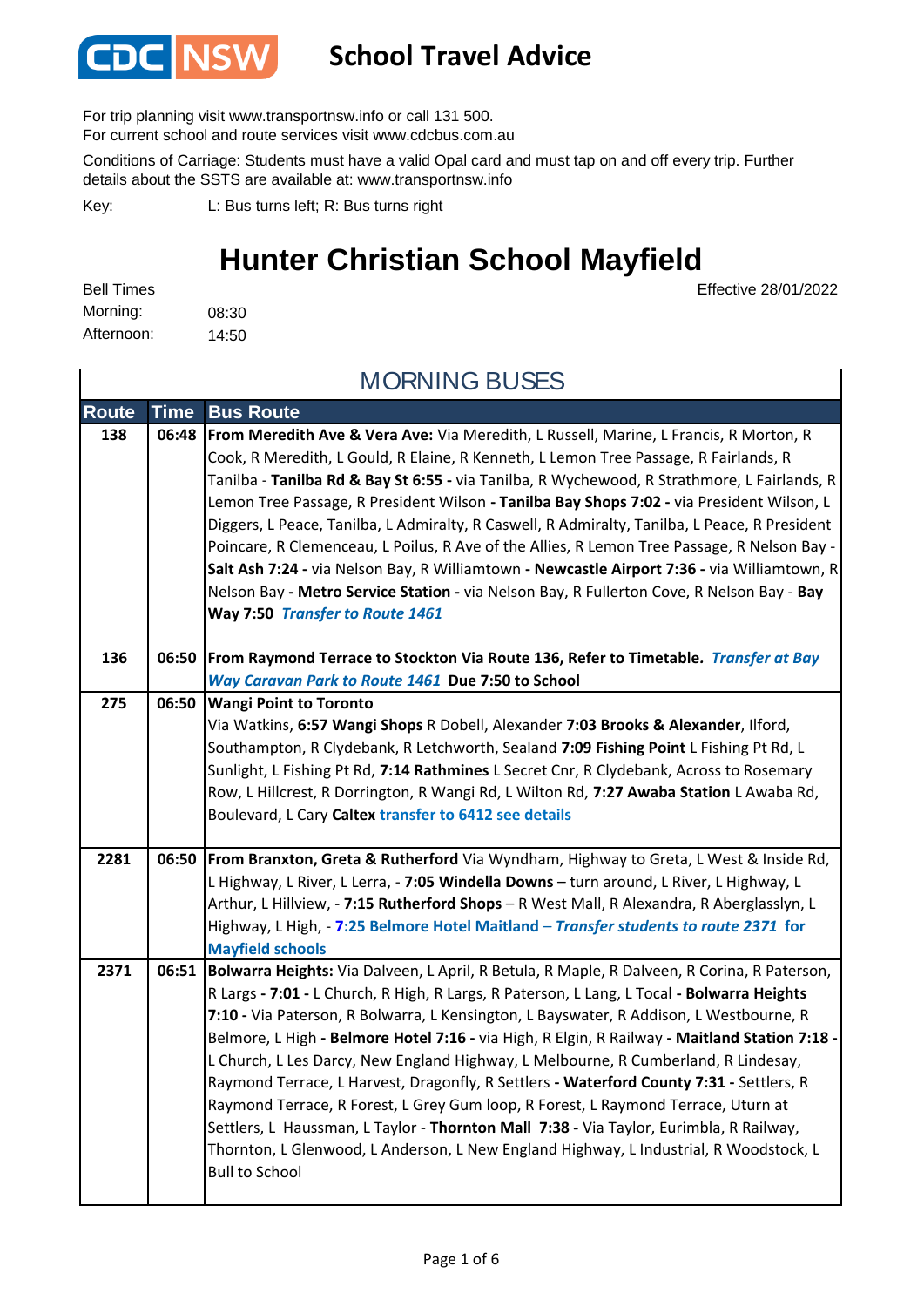| <b>CDC</b> |       | <b>NSW</b><br><b>School Travel Advice</b>                                                                                                                                                                                                                                                                                                                                                                                                                                                                                                                                                                                                                                                                                                                                                                                             |
|------------|-------|---------------------------------------------------------------------------------------------------------------------------------------------------------------------------------------------------------------------------------------------------------------------------------------------------------------------------------------------------------------------------------------------------------------------------------------------------------------------------------------------------------------------------------------------------------------------------------------------------------------------------------------------------------------------------------------------------------------------------------------------------------------------------------------------------------------------------------------|
| 6222       | 06:57 | Seahampton to Hunter Christian School<br>Via George Booth, R Fourth, L Seventh, L Fifth, L George Booth, 7:00 West Wallsend R<br>Carrington, L Withers, R Appletree, 7:05 Holmesville R Elizabeth, L Mary, L George, R<br>Appletree, L Johnson, R Government, L Northville 7:10 Barnsley R Crest, L Ridley, L Main,<br>turn at roundabout, R Suttor, 7:17 Edgeworth Heights L Garth, R Main, 7:19 Edgeworth<br>Shops collect pax from 6266 Main Rd, 7:26 Cardiff Rail L Wallsend, L Reservoir, R Lake, R<br>Cowper, 7:40 Wallsend Cowper, Cameron, L Tillie, R Wilkinson, R Blue Gum, L Janet, L<br>Sunset, L University Dr, turn at roundabout, via University Dr, Queen, R Lorna, R Edith, L<br>High, L Turton, R Station, R Platt, R Hanbury, R Maitland, L Church, R Robert, L Havelock, L<br>Crebert, R Barton, R Bull to School |
| 1311       | 07:00 | From Medowie via Raymond Terrace Via Medowie, R South, R Sylvan, L South, Boyd, R<br>James, L Ferodale, R Kindlebark, R Laurina, L Coachwood, L Kindlebark, R Brushbox, R<br>Silverwattle, R Medowie, L Kirrang, R Fisher, L Lewis, R Ryan, L Abercrombie, L Evans, R<br>Kula, R Kirrang, R Ferodale, L Abundance, R Lisadell, Grahamstown, R Richardson, L<br>Benjamin Lee, R Mount HaHall, R Glenelg, R Sturgeon, - 7:45 Raymond Terrace - Transfer<br><b>Hunter Christian students to route 1221</b>                                                                                                                                                                                                                                                                                                                               |
| 6266       | 07:05 | <b>Cameron park to Edgeworth Shops</b><br>Via Oakville, R Harris, L Peatmoss, R Hilldale, L Flamingo, R Elanet, L Northlakes Dr,<br>Constitution Drive, L Jupiter, L Araminta, R Julindur, L Northlakes, R Minmi, L Main, L<br>Neilson, L Harper, R Sedgewick, L Minmi, R Main, 7:19 Edgeworth Shops transfer to 6222<br>see details above                                                                                                                                                                                                                                                                                                                                                                                                                                                                                            |
| 1411       |       | 07:09   From Medowie Via Ferodale near Fairlands, L Waropara, R Kula, L Kirrang, R Wilga, L<br>Kirrang, L Ferodale, 7:15 - L Medowie, R Silver Wattle, L Brushbox, R Kindlebark, R<br>Ferodale, L Brocklesby, L James, 7:27 - R 1 <sup>st</sup> Boyd, R South - 7:40 Transfer to 1651                                                                                                                                                                                                                                                                                                                                                                                                                                                                                                                                                 |
| 1401       | 07:10 | From Medowie Via Grahamstown near Yacht Club, Lisadell, L Abundance, R Ferodale, -<br>7:18 near Peppertree - L Medowie, R Kindlebark, L Heritage, R Sassin, R Federation, L<br>Kindlebark, L Coachwood, L James, 7:34 Brocklesby, L Medowie, L South, Uturn 7:40<br>transfer to 1651                                                                                                                                                                                                                                                                                                                                                                                                                                                                                                                                                  |
| 1651       |       | 07:12 From Medowie Via Kirrang near Fisher, Federation, 7:16 R Sassin, L Heritage, L Kindlebark,<br>7:23 L Laurina, L Coachwood, L Kindlebark, L James, 7:31 L 1 <sup>st</sup> Boyd, South - 7:40 Collect<br>pax from 1391, 1401, 1411 & 1671 - L Medowie, R Nelson Bay, Teal, R Cormorant, Tourle,<br>L Industrial, R Woodstock, L Bull to school                                                                                                                                                                                                                                                                                                                                                                                                                                                                                    |
| 1391       | 07:13 | From Medowie Via Lisadell near Kedahal, L Fairlands, R Ferodale, L Kirrang, L Kula, 7:19<br>near Court, L Evans, R Abercrombie, R Ryan, L Lewis, R Fisher, L Kirrang, 7:33 R Medowie, L<br>South, Uturn - 7:40 transfer to 1651                                                                                                                                                                                                                                                                                                                                                                                                                                                                                                                                                                                                       |
| 1221       | 07:15 | From Seaham & Brandy Hill Via Seaham, L Dixon, L Woodville, L Brandy Hill, R Seaham, R<br>Port Stephens, L Glenelg, L Sturgeon, - 7:48 Raymond Terrace - Transfer students to<br><b>Route 1311 for Mayfield Schools</b>                                                                                                                                                                                                                                                                                                                                                                                                                                                                                                                                                                                                               |
| 273        | 07:16 | <b>Fassifern to Toronto - Cary St Caltex</b><br>Via Tucker, R Fassifern, South, Railway, Cook, L Boulevard, L Cary Caltex transfer to 6412<br>see details                                                                                                                                                                                                                                                                                                                                                                                                                                                                                                                                                                                                                                                                             |

 $\overline{1}$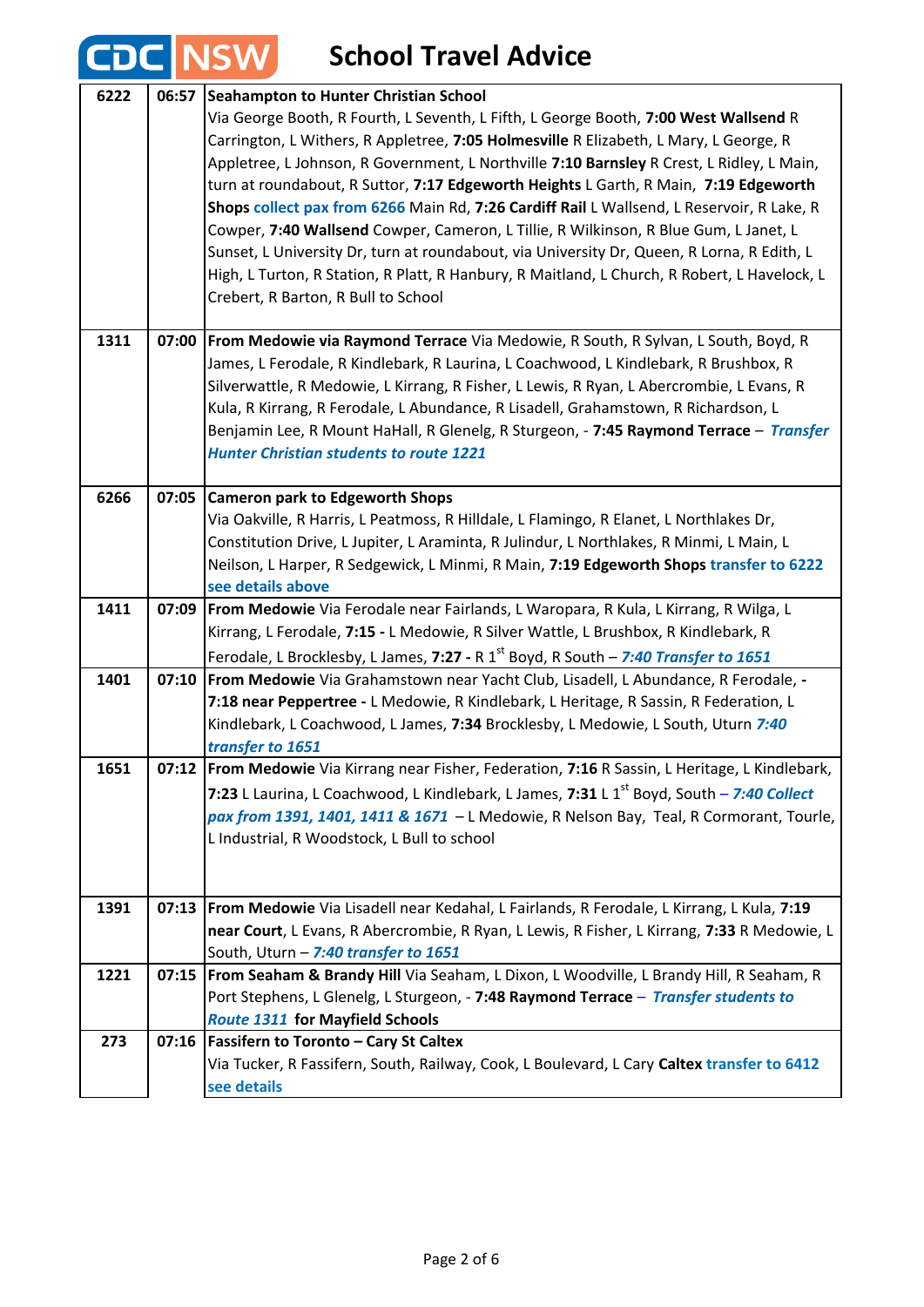|      |       | <b>LINSW</b><br><b>School Travel Advice</b>                                                                                                                                                                                                                                                                                                                                                                                                                                                                         |
|------|-------|---------------------------------------------------------------------------------------------------------------------------------------------------------------------------------------------------------------------------------------------------------------------------------------------------------------------------------------------------------------------------------------------------------------------------------------------------------------------------------------------------------------------|
| 2611 | 07:19 | From Chisholm Via Settlers, L Dragonfly, Harvest, R Raymond Terrace, L Metford, R<br>Chelmsford, R New England Hwy, R King, R Lawes, - <b>Collect students at Windsor</b> Castle<br>stop - L Victoria, Turnaround Victoria, L Lawes, Hughes, R Bruce, R Blaxland, L Mitchell, L<br>Stronach, L Chisholm, R Norfolk, L South Seas, R Highway - Contact 2381 for pax transfers<br>at bus stop Opposite Avalon Dr Thornton - Maitland, L Industrial, R Woodstock, L Bull to<br>school                                  |
| 6242 | 07:24 | <b>Elermore Vale to Hunter Christian School</b><br>Via Tyrrell, 7:24 Wallsend Robert, R George, L Cowper, Stapleton, L Tillie, R Wilkinson, L<br>Moore, L Rae, R Martin, R Sandgate, 7:30 Shortland L Cobby, R Derna, R Bardia, L<br>Sandgate, 7:35 Shortland Shops MBR 304 L Mawson, L Marton, R Marsden, R Mort, L King,<br>R Karloo, R Long, L Blanch, R King, L Marton, L Sandgate, Wallsend, R Maitland, L Industrial,<br>R Ingall, R Crebert, R Barton, R Bull to School                                      |
| 2381 |       | 07:30   From Rutherford Via Hillview, L Alexandra, L Highway, Les Darcy, Highway, L Victoria, -<br>7:40 Victoria St Station - L Lawes, L Quarry, R Fieldsend, R Turton, L Chelmsford, R<br>Schanck, L Lowe, R Ferraby, - 7:50 Metford TAFE - L Highway, L Weakley's, R Glenwood, L<br>Anderson, L Highway - transfer to 2611 at Avalon Drive                                                                                                                                                                        |
| 6412 | 07:30 | Toronto West to Hunter Christian School<br>Via Awaba, Boulevarde, L Cary, 7:35 Caltex Stop collect pax from 273 & 275, Anzac, Main<br>7:40 Fennell Bay Lights, L Toronto, York, R Anzac, 7:48 Teralba Caravan Park L Five Islands,<br>TC Frith, 7:51 T C Frith & Second Lake, 7:54 Lake & Park, Lake, R Thomas, Newcastle,<br>Griffiths, L Lambton, L Coolamin, R Bridge, R High, L Turton, R Station, R Platt over railway<br>bridge, Railway, R Hanbury, L Maitland, R Barton, R Bull to Hunter Christian School. |
| 1671 |       | 07:31   From Medowie Via South near Medowie, R Championship, L Lakewood, R South, L Sylvan,<br>R South $-7:40$ transfer to 1651                                                                                                                                                                                                                                                                                                                                                                                     |
| 1461 | 07:40 | Nelson Bay Rd & Seaside Bvd: via Seaside, L Norfolk, L Dune, R Seaside, L Nelson Bay Teal,<br>R Cormorant, Tourle, L Industrial, R Woodstock, L Bull                                                                                                                                                                                                                                                                                                                                                                |
| 1431 | 07:42 | Nelson Bay Rd & Fullerton St: Via Fullerton, L Hunter - General Washington Hotel 7:48 - L<br>Mitchell, L Clyde, R Douglas, L Monmouth, R Roxburgh, R Hereford, L Douglas, R Flint, L<br>Dunbar, L Griffith, R Fullerton, L Nelson Bay, Teal, R Cormorant, Tourle, L Industrial, R<br>Woodstock, L Bull to school                                                                                                                                                                                                    |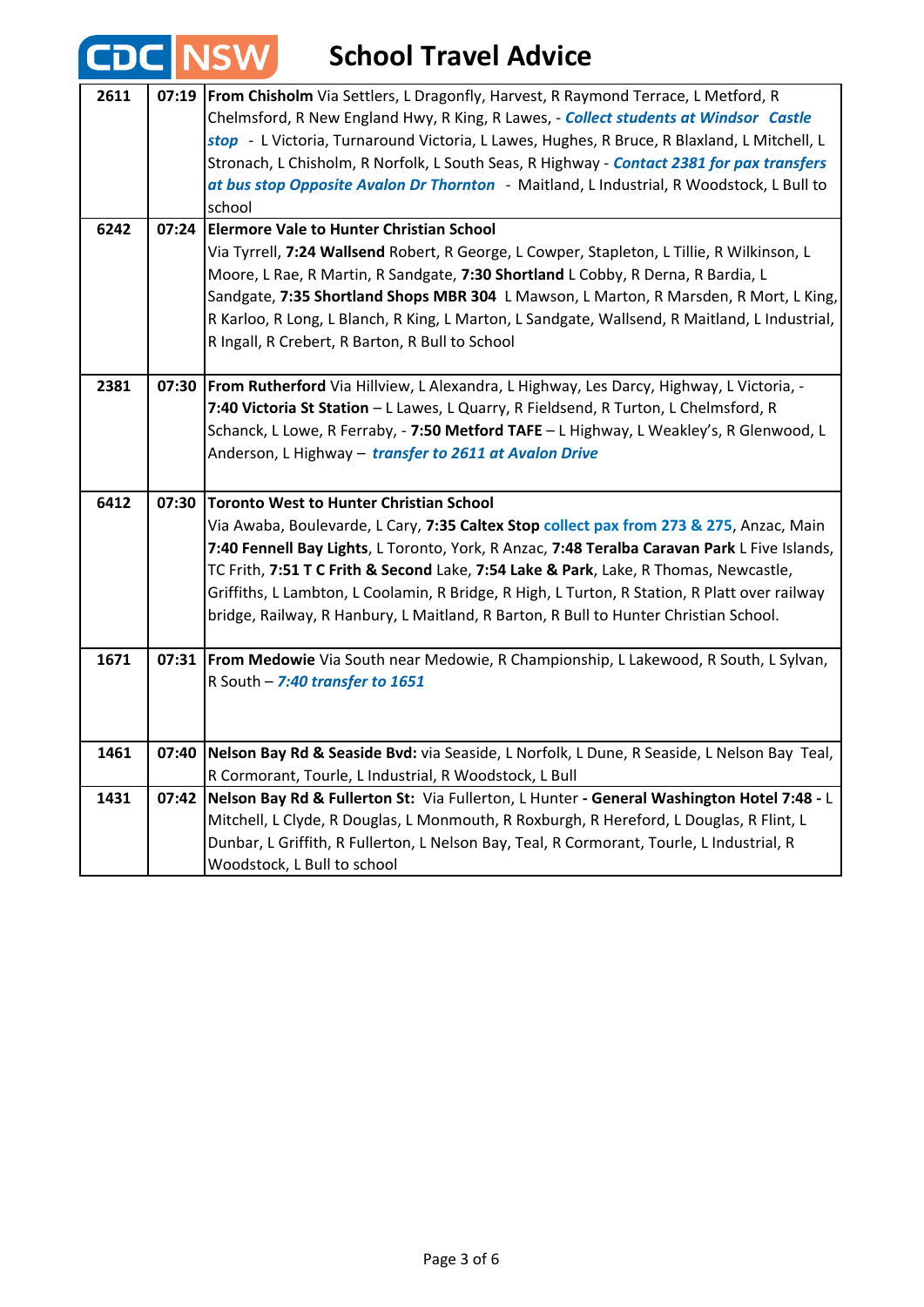

**School Travel Advice**

AFTERNOON BUSES

| <b>Route</b> | <b>Time</b> | <b>Bus Route</b>                                                                                                                                                                                                                                                                                                                                                                                                                                                                                                                                                                                                                                                                                                                                                                                                                                                                            |
|--------------|-------------|---------------------------------------------------------------------------------------------------------------------------------------------------------------------------------------------------------------------------------------------------------------------------------------------------------------------------------------------------------------------------------------------------------------------------------------------------------------------------------------------------------------------------------------------------------------------------------------------------------------------------------------------------------------------------------------------------------------------------------------------------------------------------------------------------------------------------------------------------------------------------------------------|
| 1223         | 14:55       | To Rathluba & Ashtonfield Via Bull St, L Industrial, L Werribi, R Maud, L Prince, R Ada, R<br>Station St Philips Christian College, Station, R Bridge, L Lorna, R Maud, L Hwy veer L take<br>Tarro exit, L Anderson, Glenwood, L Weakleys, R Hwy, R Ferraby, L Lowe, R Schanck, L<br>Chelmsford, R Turton, L Fieldsend, L Quarry, R Lawes, R Victoria - Victoria Street Station -<br>turn around, R Lawes, R High, L Lindsay, R Cumberland, Maitland Grossman High<br>Cumberland, L Nerang, R Hodge, R High, Maitland High School High, L High, L Hwy, R<br>Brunswick, R Richardson, R Turnbull, u- turn at Wilton Dr roundabout, return Turnbull, L<br>Vista, R Mingay, R Maher, L Richardson, Turn around roundabout, continue Richardson,<br>Brunswick, L Chisholm, R Worchester, R Chisholm, R Galway Bay, L Tipperary to Kilshanny                                                     |
| 6165         | 15:00       | Hunter Christian School to Cameron Park<br>Via Bull, R Industrial, R Vine, L Crebert, R Church, R Maitland, L Hanbury, Platt, L Station, L<br>Turton, R High, R Harriet, L Station, R Bridge, L Lorna, Queen, University Dr, L Sunset, R<br>Janet, Macquarie, L Nelson, Wallsend R Bunn, L Kokera, R Cowper, L Lake MBR 123<br>transfer to 6207 & 6271 for Killingworth & Seahampton see details below, L Reservoir, R<br>Lowry, L Main, Cardiff L Wallsend, L Reservoir, L Lake, R Main, Glendale, R Minmi, L<br>Oakville, R Harris, L Northlakes, Cameron Park turn at roundabout, via Northlakes, L<br>Julindur, L Araminta, R Jupiter, R Constitution, Northlakes, R Elanet, L Flamingo, R Hilldale,<br>L Oakville, R Minmi                                                                                                                                                             |
| 6277         |             | 15:02 Hunter Christian School to Shortland<br>Via Bull, L Industrial, R Maitland, L Wallsend, Sandgate, R Marton, R King, R Karloo, L Long,<br>L Blanch, L King, R Mort, L Marsden, L Marton, R Mawson, R Sandgate, R Bardia, L Derna, L<br>Cobby, R Sandgate, L Martin, L Rae, R Moore, R Wilkinson                                                                                                                                                                                                                                                                                                                                                                                                                                                                                                                                                                                        |
| 1502         |             | 15:03 Hunter Christian School to The Meadows via Bull, L Industrial, L Werribee, R Maud, L<br>Prince, R Ada, R Station, R Bridge, L Lorna, L Queen, University Dr, Bluegum, L Wilkinson, L<br>Tillie, R Cameron, R Minmi, L Churnwood, U Turn at Beech RAB, students for The<br>Sanctuary, Hidden Waters transfer to Route 261 L Minmi, R Awabakal, U Turn RAB, R<br>Minmi, R Woodford, Lenaghans, L Blackhill, R M1, Weakley's, L Highway, - Avalon Estate -<br>Collect transfers from 2282 - Via Highway, L South Seas, R Norfolk, R Chisholm, L Highway,<br>R High, - Maitland Town Hall - L Ken Tubman LBulwer, Elgin, L Railway, Contact 2722 and<br>advise of any transfers Maitland Station 4:15 cont. Allan Walsh, L Ken Tubman, L High, R<br>Highway, R Arthur, L Hillview, R Westmall, L Alexandra, R Bunning, R Dunkley, L Fairfax, L<br>Denton Park, R Highway to Lochinvar P.O |
| 6523         | 15:05       | Hunter Christian, Waratah High School & St Philip's Christian School to Toronto area                                                                                                                                                                                                                                                                                                                                                                                                                                                                                                                                                                                                                                                                                                                                                                                                        |
|              |             | Via Bull, R Industrial, R Vine, Hanbury, Railway, Platt, Station, R Station, R Bridge, L Myall, R<br>Edith, University Dr, L Main (Bypass Rd), R Newcastle, L Thomas, L Lake Cockle Creek<br>Station, L Main, R Seventh, L TC Frith, Five Islands, R Anzac, R York, L North, L William, R<br>York, R Toronto, First, Marmong, Homan, George, Ridgeway Bolton Point R Middle Pt Rd, R<br>Bay, L Main, Anzac, Cary, R Thorne, L Cook, L Boulevarde, L Cary, R Victory Toronto Train<br>Station transfer to 6635 for Wangi Brighton, R Ambrose, L Excelsior, Exeter, Amelia, Skye<br>Pt, Coal Pt, Kilaben, R Warruga, R Ridge, L Wangi, L Dorrington, R Stilling, R Sunlight, L<br>Fishing Pt Rd                                                                                                                                                                                               |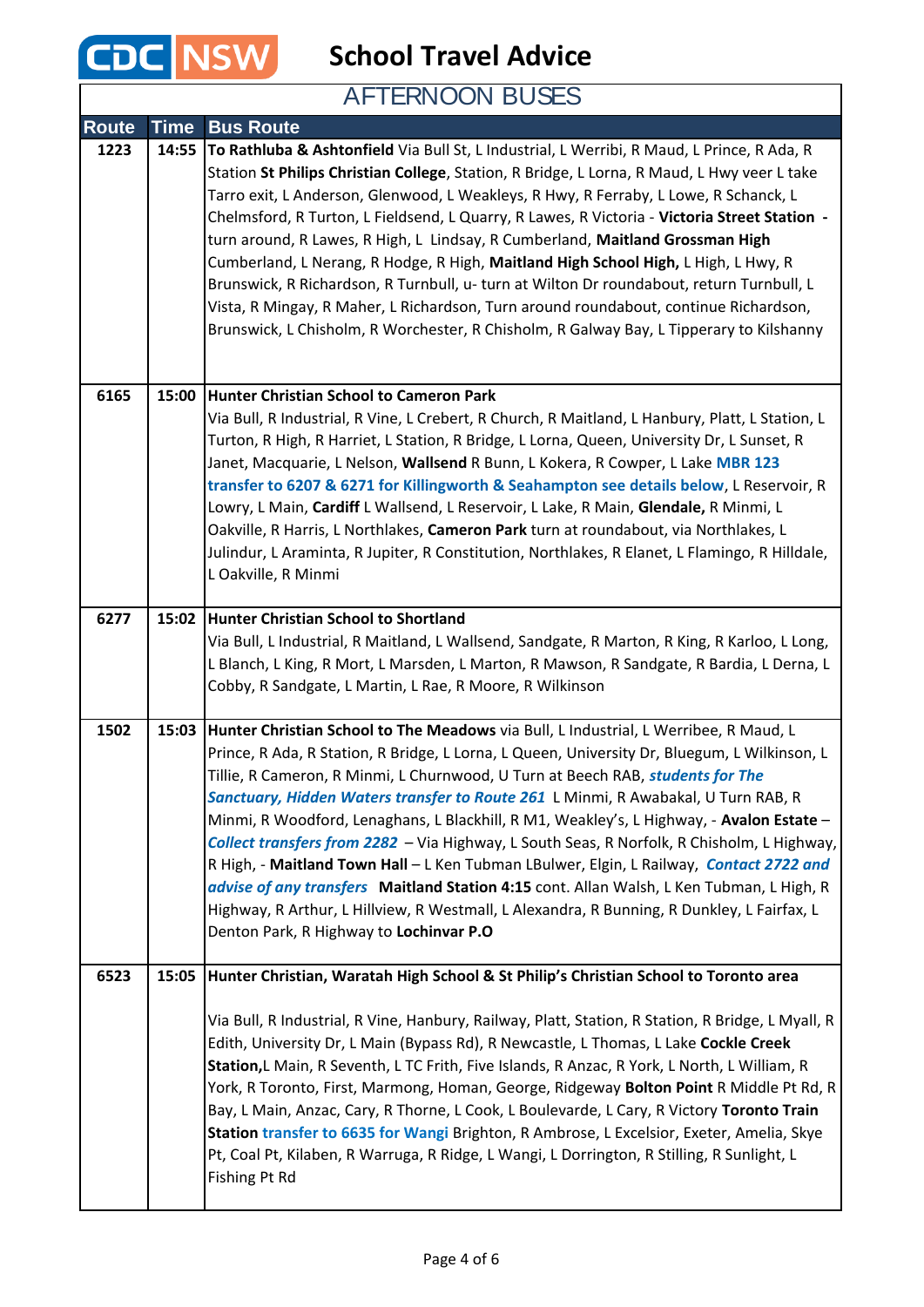## **School Travel Advice**

**CDC NSW** 

| 1001 | 15:10 | <b>To Stockton:</b> Via Industrial Hwy, R Toule, R Fullerton, L Griffiths to Stockton Wharf.                                                                                                                                                                                                                                                                                                                                                                                                                                                                                                                                                                                                                                                                                       |
|------|-------|------------------------------------------------------------------------------------------------------------------------------------------------------------------------------------------------------------------------------------------------------------------------------------------------------------------------------------------------------------------------------------------------------------------------------------------------------------------------------------------------------------------------------------------------------------------------------------------------------------------------------------------------------------------------------------------------------------------------------------------------------------------------------------|
| 1272 | 15:10 | To Raymond Terrace, Seaham & Clarencetown Via Bull, L Industrial, R Maitland, Hexham<br>Bridge, Pacific Highway, L roundabout, L Old Highway, R Elkin, - Collect students from 1631<br>for Clarencetown and 1323 for Seaham - L Adelaide, R William, R Irrawang, R Glenelg, R<br>Sturgeon - L William, R Port Stephens, L William Bailey, Seaham, L Brandy Hill, R Woodville-<br>Seaham, R Cross, R Torrence, L Warren, L Dixon, R Clarencetown                                                                                                                                                                                                                                                                                                                                    |
| 1672 | 15:10 | To Fullerton Cove, RAAF Base & Medowie Via Bull, L Industrial, R Tourle, Cormorant, L<br>Teal, Nelson Bay, R Taylor, L Popplewell, L Verdon, R Nelson Bay, L Medowie, R South, R<br>Championship, L Sunningdale, L Lakewood, L South, R Sylvan, L South, Boyd, R James, R<br>Kindlebark, R Laurina, L Coachwood, L Kindlebark, R Brushbox, R Silverwattle, R Medowie, L<br>Kirrang, R Fisher, L Lewis, R Ryan, L Abercrombie, L Evans, R Kula, R Kirrang, R Ferrodale, L<br>Abundance, R Lisadell to Kedahla                                                                                                                                                                                                                                                                       |
| 2373 | 15:13 | To Thornton, Chisholm, Maitland Station, Bolwarra & Largs Via Bull, L Industrial, L<br>Maitland, New England Highway, exit Weakleys, R Thornton, Railway, R Somerset, L<br>Government, R Taylor, R Haussmann, R Raymond Terrace, L Forest, L Grey Gum, R Forest, L<br>Raymond Terrace, L Settlers, L Dragonfly, Harvest, R Raymond Terrace, Lindesay, R High, R<br>Hunter, R Pierce, R Lindesay, L High, R Highway, Les Darcy, R Church, L High, R Belmore, L<br>Westbourne, R Addison, L Bayswater, R Kensington, R Bolwarra, L Paterson, L Hunterglen,<br>R Highland, R Bolwarra Park, L Paterson, R Maitland Vale, L Wesley, R James, L Paterson, R<br>Corina, L Dalveen, L April, R Betula, R Maple, L Dalveen, L High, L Church, R Largs, R<br>Paterson, R Dunmore, L Morpeth |
| 1245 | 15:15 | To Fullerton Cove, Medowie Industrial, R Tourle across Stockton Bridge - Nelson Bay, R<br>Seaside Bvd, U Turn at roundabout, across to Fullerton Cove - Fullerton Cove, L Nelson Bay,<br>L Medowie, R South, R Champion, L Sunningdale, L Lakewood, L South, R Sylvan, LSouth -<br>Boyd Bvd, RJames, RKindlebark, R Laurina, L Coachwood, L Kindlebark, R Brushbox, R<br>Silverwattle, R Medowie, R Kindlebark, L Heritage, R Sassin, L Federation, through<br>roundabout - Kirrang, R Fisher, L Lewis, R Ryan, L Abercrombie, L Evans, R Kula, R Kirrang, R<br>Ferrodale, L Fairland's, R Lisadell, Grahamstown & Wade                                                                                                                                                            |
| 1251 | 15:25 | To Fern Bay, Seaside, Tanilba Bay & Lemon Tree Passage Via Industrial, R Tourle, South<br>Arm, L Teal, Stockton Bridge, L Nelson Bay, R Seaside, L Norfolk, L Dune, R Seaside,<br>Fullerton Cove, L Nelson Bay, L Lemon Tree Passage, L Avenue of the Allies, L Poilus, R<br>Clemenceau, L President Poincare, L Peace, Tanilba, L Admiralty, R Caswell, R Admiralty,<br>Tanilba, Peace, R Diggers, R President Wilson, L Lemon Tree Passage, L Fairlands, R Tanilba,<br>R Wychewood, R Strathmore, L Fairlands, L Lemon Tree Passage, R Kenneth, L Elaine, L<br>Gould, R Meredith, L Shearman, R Russell, L Marine, L Francis, R Morton, R Cook, R<br>Meredith - Lemon Tree Passage Shops                                                                                         |
| 6207 | 15:50 | <b>Elermore Vale to Killingworth &amp; Wakefield</b><br>Via Lake MBR 123 collect pax from 6165, R Main, L Garth, R Suttor, L Main, , L Ridley, R<br>Crest, L Northville, L Wakefield, R The Broadway, Killingworth L Stephenson, R Park, R The<br>Boulevarde, R The Broadway, R Wakefield, Wakefield L School,                                                                                                                                                                                                                                                                                                                                                                                                                                                                     |
| 6271 | 15:50 | <b>Elermore Vale to Edgeworth &amp; Seahampton</b>                                                                                                                                                                                                                                                                                                                                                                                                                                                                                                                                                                                                                                                                                                                                 |